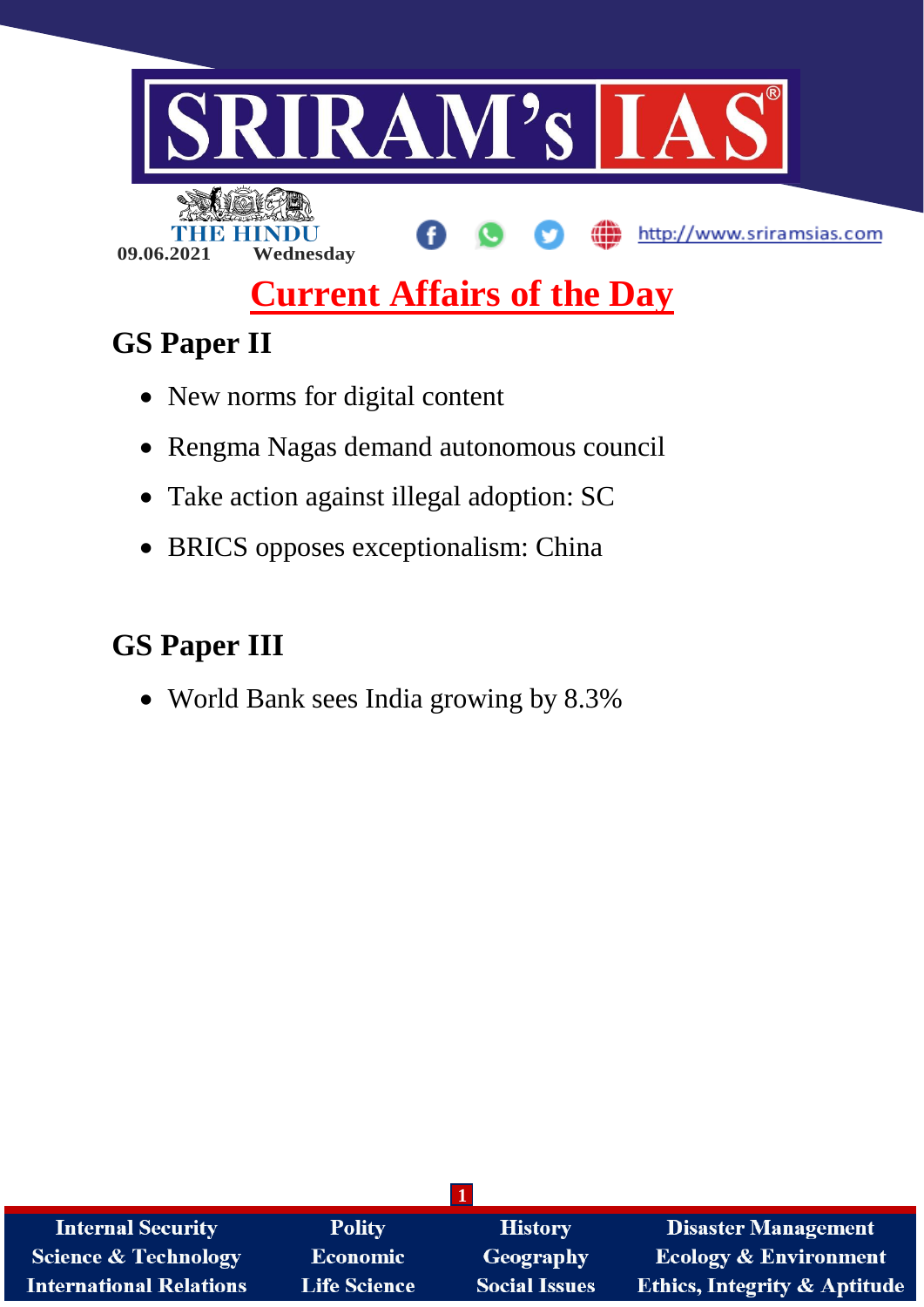

The Education Ministry has laid down new guidelines for producing digital education resources for children with disabilities, after a year in which the COVID-driven shift to online education has spotlighted the lacunae in such resources.

#### **Guidelines released**

- 1. The guidelines are based on four guiding principles, stipulating that all resources must be perceivable, operable, understandable and robust for disabled students.
- 2. They recommend that all textbooks be made digitally accessible in a phased manner so that they are available in multiple formats such as text, audio, video and sign language with turn-on and turn-off features.
- 3. The closure of regular schools and learning centres due to COVID-19 has led to special difficulties for many disabled children.
- 4. For instance, a recent study by the Vidhi Centre for Legal Policy showed that more than half of the NCERT textbooks available on the government's virtual education platform DIKSHA were not accessible for visually impaired students.

#### **Supplementary content**

The guidelines provide strategies to produce supplementary content for varying disabilities, including students who face visual and hearing challenges, those on the autism spectrum, those with intellectual or special learning disabilities, and those with multiple disabilities.

They note that learning activities must include audio, visual and tactile experiences, while evaluation must be multimodal.

## **Rengma Nagas demand autonomous council**

1. The Rengma Nagas in Assam has written to Union Home Minister demanding an autonomous district council amid a decision by the Central and the State governments to upgrade the Karbi Anglong Autonomous Council (KAAC) into a territorial council.

| <b>Internal Security</b>        | <b>Polity</b>       | <b>History</b>       | <b>Disaster Management</b>              |
|---------------------------------|---------------------|----------------------|-----------------------------------------|
| <b>Science &amp; Technology</b> | <b>Economic</b>     | Geography            | <b>Ecology &amp; Environment</b>        |
| <b>International Relations</b>  | <b>Life Science</b> | <b>Social Issues</b> | <b>Ethics, Integrity &amp; Aptitude</b> |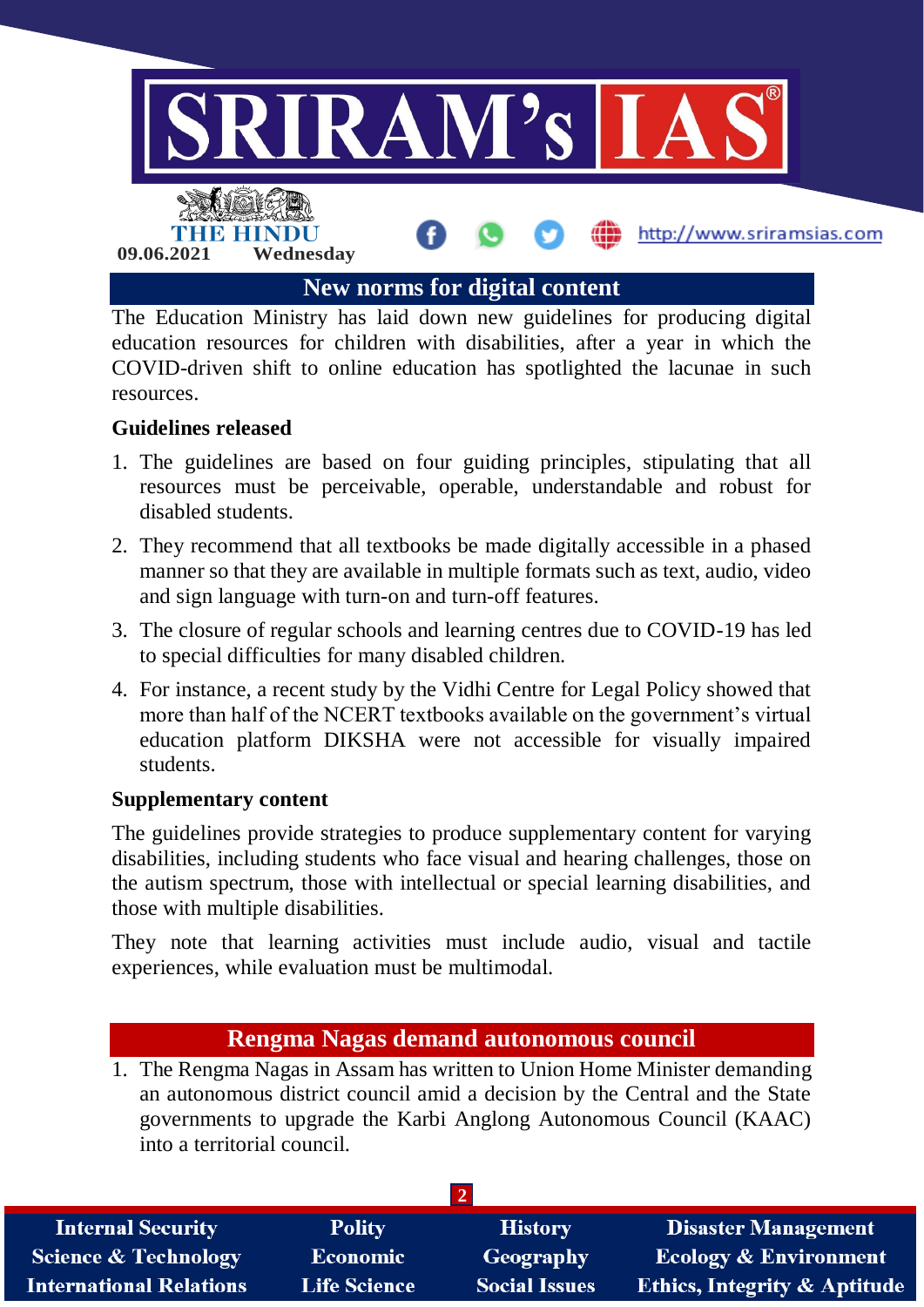

- 2. The Rengma Naga Peoples' Council (RNPC), a registered body, said in the memorandum that the Rengmas were the first tribal people in Assam to have encountered the British in 1839, but the existing Rengma Hills was eliminated from the political map of the State and replaced with that of Mikir Hills (now Karbi Anglong) in 1951.
- 3. Narrating its history, the council said that during the Burmese invasions of Assam in 1816 and 1819, it was the Rengmas who gave shelter to the Ahom refugees.
- 4. The petition said that the Rengma Hills was partitioned in 1963 between Assam and Nagaland at the time of the creation of Nagaland State and the Karbis, who were known as Mikirs till 1976, were the indigenous tribal people of Mikir Hills.
- 5. Thus, the Rengma Hills and Mikir Hills were two separate entities till 1951. Karbis have no history in the Rengma Hills. People who are presently living in Rengma Hills are from Assam, Arunachal Pradesh and Meghalaya. They speak different dialects and do not know the Karbi language of Karbi Anglong, the memorandum said.

# **Take action against illegal adoption: SC**

NCPCR statistics show that 3,621 children were orphaned, 26,176 children lost either parent and 274 abandoned between April 1, 2021, to June 5, 2021. The court is hearing a suo motu case on the plight of children impacted by the pandemic.

#### **Highlights:**

- 1. The Supreme Court directed the governments to step in and prevent private entities from revealing the identities of affected children, usually on social media and inviting people to adopt them.
- 2. No adoption of affected children should be permitted contrary to the provisions of the Juvenile Justice Act, 2015, the court ordered.

#### **CARA involvement**

1. It was illegal to invite strangers to adopt children, already traumatised by their personal losses, without the involvement of the Central Adoption Resource

| <b>Internal Security</b>        | <b>Polity</b>       | <b>History</b>       | <b>Disaster Management</b>              |
|---------------------------------|---------------------|----------------------|-----------------------------------------|
| <b>Science &amp; Technology</b> | <b>Economic</b>     | Geography            | <b>Ecology &amp; Environment</b>        |
| <b>International Relations</b>  | <b>Life Science</b> | <b>Social Issues</b> | <b>Ethics, Integrity &amp; Aptitude</b> |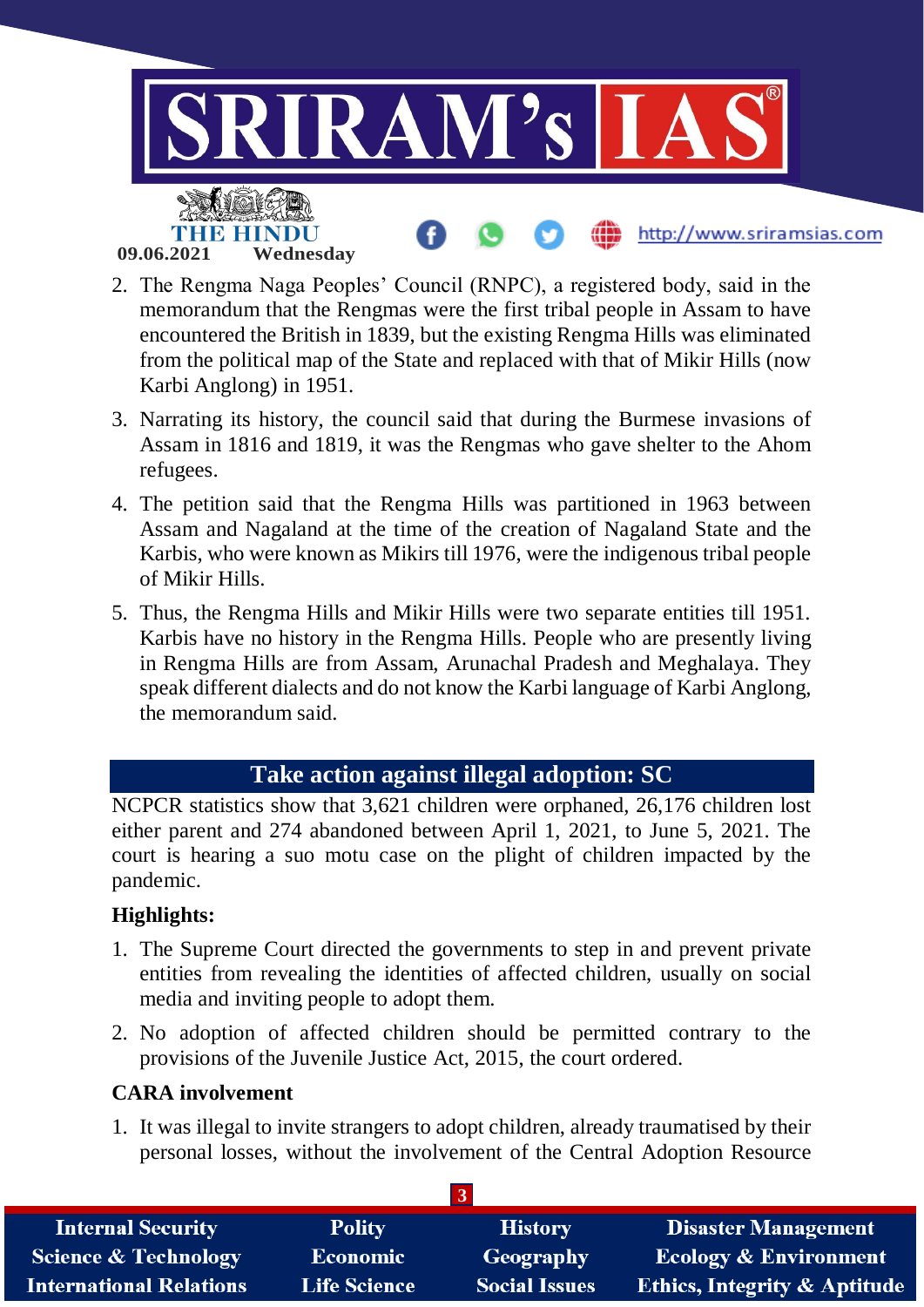

**09.06.2021 Wednesday**

Authority (CARA), a statutory body under the Women and Child Development Ministry, it said.

2. Stringent action shall be taken by the State Governments/Union Territories against agencies/individuals who are responsible for indulging in this illegal activity.

## **Child trafficking**

- 1. Advocate Gaurav Agrawal, amicus curiae, said cases of child trafficking have been going up.
- 2. The government should intervene to care for and protect children orphaned, abandoned or whose families have lost their earning members.
- 3. The court said a lack of knowledge about the rights of children under the Juvenile Justice Act had led to many falling victims to efforts at illegal adoption.
- 4. It directed the Centre, States and the Union Territories to give wide publicity to the provisions of the 2015 Act at regular intervals so as to make the general public, children and their parents or guardians aware of such provisions.
- 5. It ordered the States and the Union Territories to continue with their efforts to identify children in need of care and protection after March 2020 and upload their details on the NCPCR database in order to provide them welfare schemes.

## **BRICS opposes exceptionalism: China**

China sought to frame a joint statement from the Foreign Ministers of the BRICS [Brazil, Russia, India, China and South Africa] countries, who met virtually last week, as standing in opposition to what Beijing has increasingly hit out at "bloc politics" from the United States and the West.

#### **Bloc politics:**

- 1. The BRICS Foreign Ministers, at a virtual meet last week, put out a joint statement on multilateralism.
- 2. Ironically, among the targets of Beijing's recent attacks on what it calls "selective multilateralism" is the India-Australia-Japan-U.S. Quad grouping, which Chinese officials have repeatedly criticised.

| <b>Internal Security</b>        | <b>Polity</b>       | <b>History</b>       | <b>Disaster Management</b>              |
|---------------------------------|---------------------|----------------------|-----------------------------------------|
| <b>Science &amp; Technology</b> | <b>Economic</b>     | Geography            | <b>Ecology &amp; Environment</b>        |
| <b>International Relations</b>  | <b>Life Science</b> | <b>Social Issues</b> | <b>Ethics, Integrity &amp; Aptitude</b> |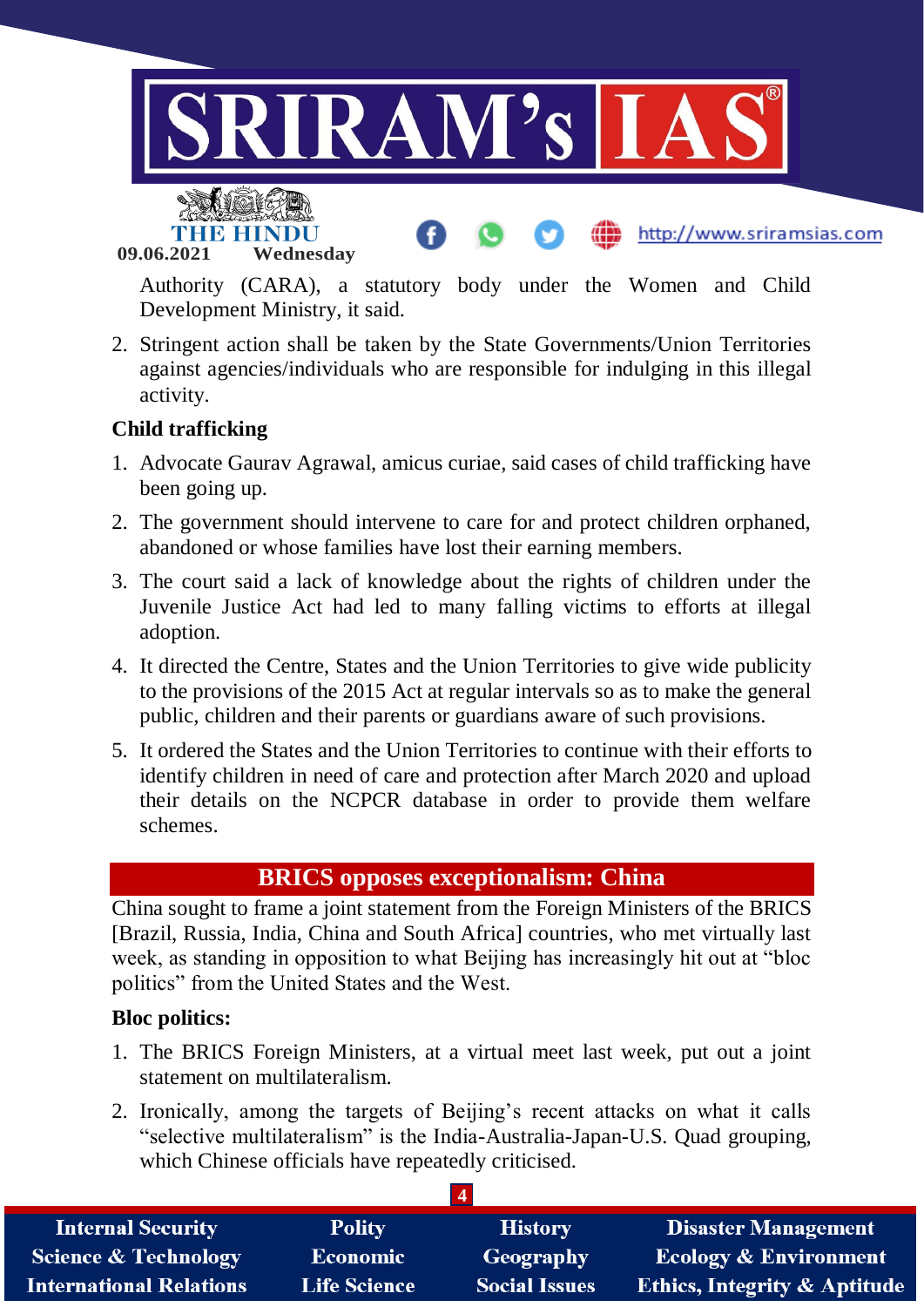

3. India finds itself in a curious position of being described by Beijing as both a partner and a target in its recent emphasis on the importance of "multilateralism" and its criticism of calls for a "rules-based order", voiced not only by the U.S. but also by the Quad.

#### **Multilateral system**

The BRICS Joint Statement on Strengthening and Reforming the Multilateral System laid out the following principles.

- 1. First, it should make global governance more inclusive, representative and participatory to facilitate greater and more meaningful participation of developing and least developed countries.
- 2. Second, it should be based on inclusive consultation and collaboration for the benefit of all.
- 3. Third, it should make multilateral organisations more responsive, actionoriented and solution-oriented based on the norms and principles of international law and the spirit of mutual respect, justice, equality, mutually beneficial cooperation.
- 4. Fourth, it should use innovative and inclusive solutions, including digital and technological tools.
- 5. Fifth, it should strengthen the capacities of individual states and international organizations.
- 6. Sixth, it should promote people-centred international cooperation at the core.

China added that the BRICS countries were indeed different from a few developed countries in their attitude towards multilateralism and multilateral cooperation. The BRICS countries stress the need to observe the purposes and principles of the UN Charter and oppose exceptionalism and double standard. We are committed to extensive consultation, joint contribution and shared benefits, and oppose hegemonic bullying and zero-sum games. We pursue openness, inclusiveness and win-win cooperation, and reject bloc politics and ideological confrontation.

| <b>Internal Security</b>        | <b>Polity</b>       | <b>History</b>       | <b>Disaster Management</b>              |
|---------------------------------|---------------------|----------------------|-----------------------------------------|
| <b>Science &amp; Technology</b> | <b>Economic</b>     | Geography            | <b>Ecology &amp; Environment</b>        |
| <b>International Relations</b>  | <b>Life Science</b> | <b>Social Issues</b> | <b>Ethics, Integrity &amp; Aptitude</b> |